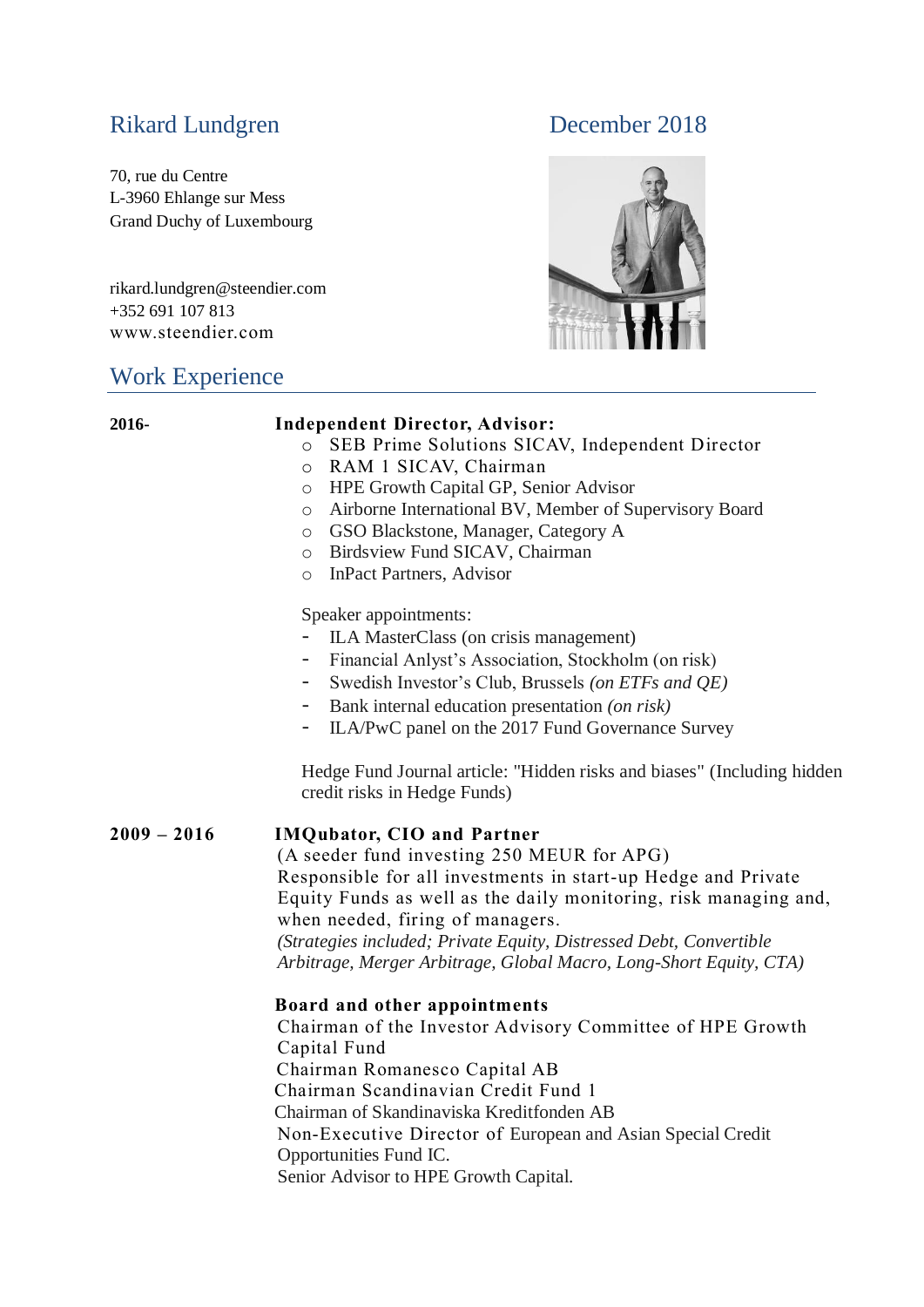| $2007 - 2009$ | <b>Independent Consultant</b><br>Advisor to:<br>CEO and Board of Folksam Insurance Group<br>Kempen & Co<br>Board of Länsförsäkringar Group<br>Kommuninvest (Formulation of new liquidity policy for the                                                                                                          |
|---------------|------------------------------------------------------------------------------------------------------------------------------------------------------------------------------------------------------------------------------------------------------------------------------------------------------------------|
|               | Treasury Department)                                                                                                                                                                                                                                                                                             |
| $2006 - 2007$ | Folksam Asset Management, AUM 20bn $\epsilon$<br><b>Head of Investment Department</b><br>Reorganization and modernizing of all, internal and outsourced,<br>investment activities in Equities, Fixed Income, FX, Real Estate<br>and Alternative Investments. Daily management of 26 investment<br>professionals. |
| $2003 - 2006$ | <b>Independent Director and Advisor</b><br>Unigestion SA; Investment Committee member and Nordic<br>representative for Hedge Funds, Smart Reta and Private Fquity                                                                                                                                                |

representative for Hedge Funds, Smart Beta and Private Equity. Advisor to: A Swedish Research Foundation A start-up European Hedge Fund CV-Search AB, a specialized financial markets headhunting company. [\(www.cvsearch.se\)](http://www.cvsearch.se/)

### **Board appointments**

Non-Executive Director, Informed Portfolio Management AB (IPM) [\(www.ipm.se\)](http://www.ipm.se)/)

Director of Shepherd Capital AB, the first Swedish Hedge Fund approved to trade electrical power.

Chairman and owner, Cajsa Warg AB, a concept food store spun out from the Co-Op. [\(www.cajsawarg.se\)](http://www.cajsawarg.se/)

#### **Other appointments**

Portfolio Management Committee of SFF (Swedish Society of Financial analysts). Arranged seminars with Josh Lerner of Harvard BS, Alexander Ineichen UBS, Per Strömberg Professor at the Stockholm School of Economics and chair of the Nobel prize committee and Bill Fung of LBS Hedge Fund Faculty

**2001 – 2003 VALOR Rydén, Edlund, Lundgren & Partners AB, Stockholm**  Founder, owner, Director, CEO of Valor Partners, the GP of the start-up PE Fund VALOR Alfa seeded by the Swedish Industrial Development Fund and Skandia Life. *(Relevant experience; Formulated the complete fund documentation)*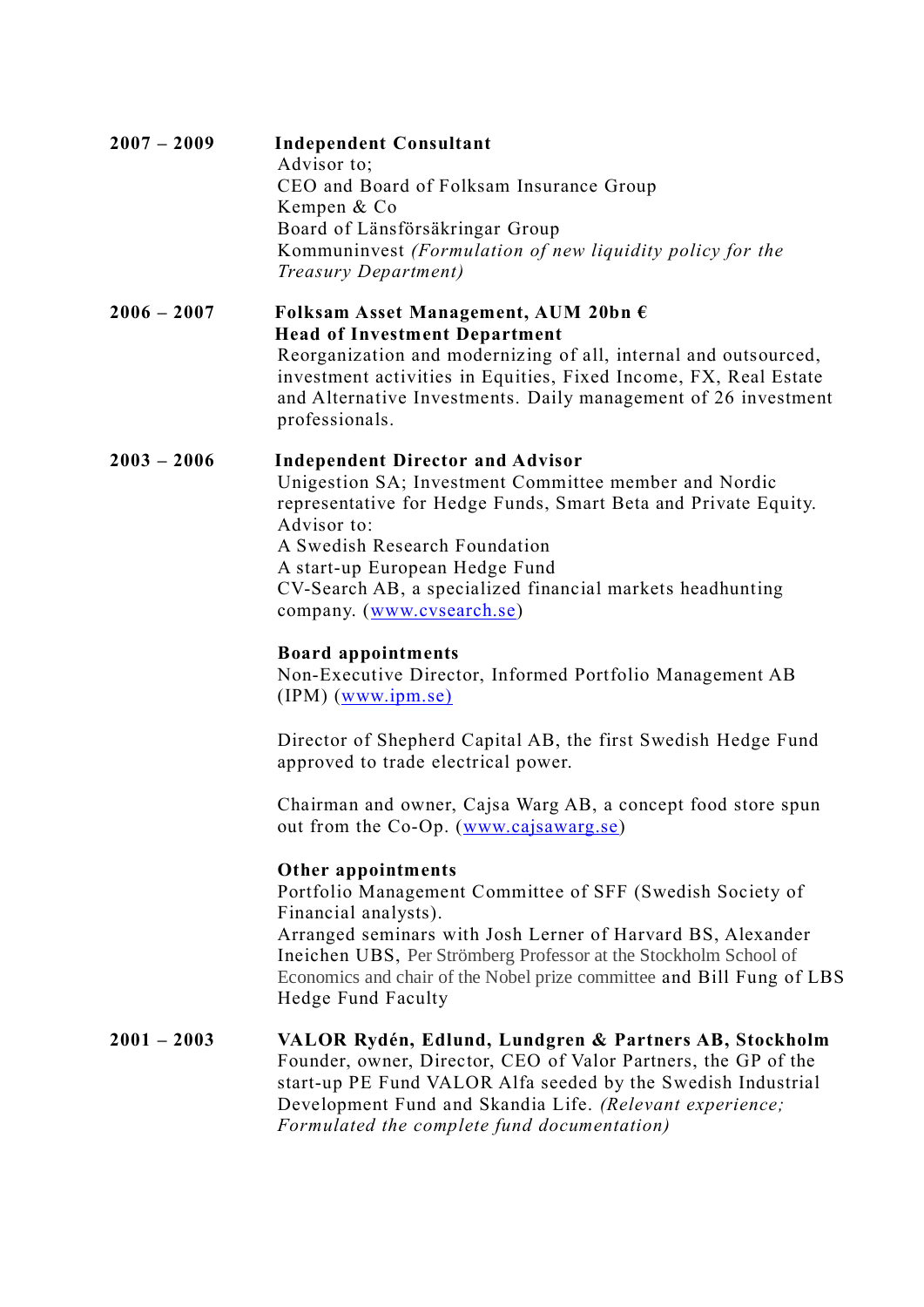| $2000 - 2002$ | <b>Onoterat AB, Stockholm</b><br>Owner, Director, CEO. Onoterat AB is an independent advisor to<br>unlisted companies for risk capital raising and related services.<br>Sold all shares to a new partner/CEO and resigned from the board<br>to dedicate full time to the VALOR start-up.                                                                                               |
|---------------|----------------------------------------------------------------------------------------------------------------------------------------------------------------------------------------------------------------------------------------------------------------------------------------------------------------------------------------------------------------------------------------|
| $1997 - 2000$ | Inter IKEA Treasury S. A. Waterloo, Belgium<br>Managing Director, head of Inter-IKEA's Finance division,<br>member of the management committee of the Inter-IKEA group.<br>Responsibilities included all investment activities including 5<br>actively traded portfolios and 18 Private Equity LP participations,<br>in addition to the Financing Activities of the Treasury function. |
|               | <b>Board appointments:</b><br>Non-Executive Director, Catella Kapitalförvaltning.                                                                                                                                                                                                                                                                                                      |
|               | Director of the Investor Advisory Board of Triton, a Private<br>Equity start-up seeded by Inter-IKEA and Sal Oppenheim Jr &<br>Cie.                                                                                                                                                                                                                                                    |
| $1995 - 1997$ | Deutsche Bank / Deutsche Morgan Grenfell<br>Head of Money Markets & Repo Sales and Commercial Paper.<br>Member of the Treasury committee of Deutsche Bank London.<br>(Put Deutsche Bank into the Swedish o/n clearing market,<br>requiring FSA, BoE, CB of Sweden and Finance Inspectorate<br><i>approvals</i> )                                                                       |
| 1989 - 1995   | Sparbankernas Bank/Sparbanken Sverige (Swedbank),<br>Stockholm.<br>Assistant director, Head of Sales and member of the<br>management committee of the Markets division. From 1992<br>responsible for the reorganization of the regional sales and<br>advisory organization for FX and interest rate products.                                                                          |
| $1986 - 1989$ | <b>Bankers Trust, London</b><br>Vice President, Fixed income sales                                                                                                                                                                                                                                                                                                                     |
| $1984 - 1986$ | <b>First Chicago Limited, London</b><br>Senior Manager, Fixed income sales (Credit Training Program -84)                                                                                                                                                                                                                                                                               |
| $1980 - 1984$ | A. Johnson & Co. HAB, Stockholm, Berlin, Vienna<br>Manager, responsible for the development of barter trade with the<br>GDR.                                                                                                                                                                                                                                                           |
| $1979 - 1980$ | Ervaco advertising agency, Stockholm<br>Project manager, copywriter                                                                                                                                                                                                                                                                                                                    |